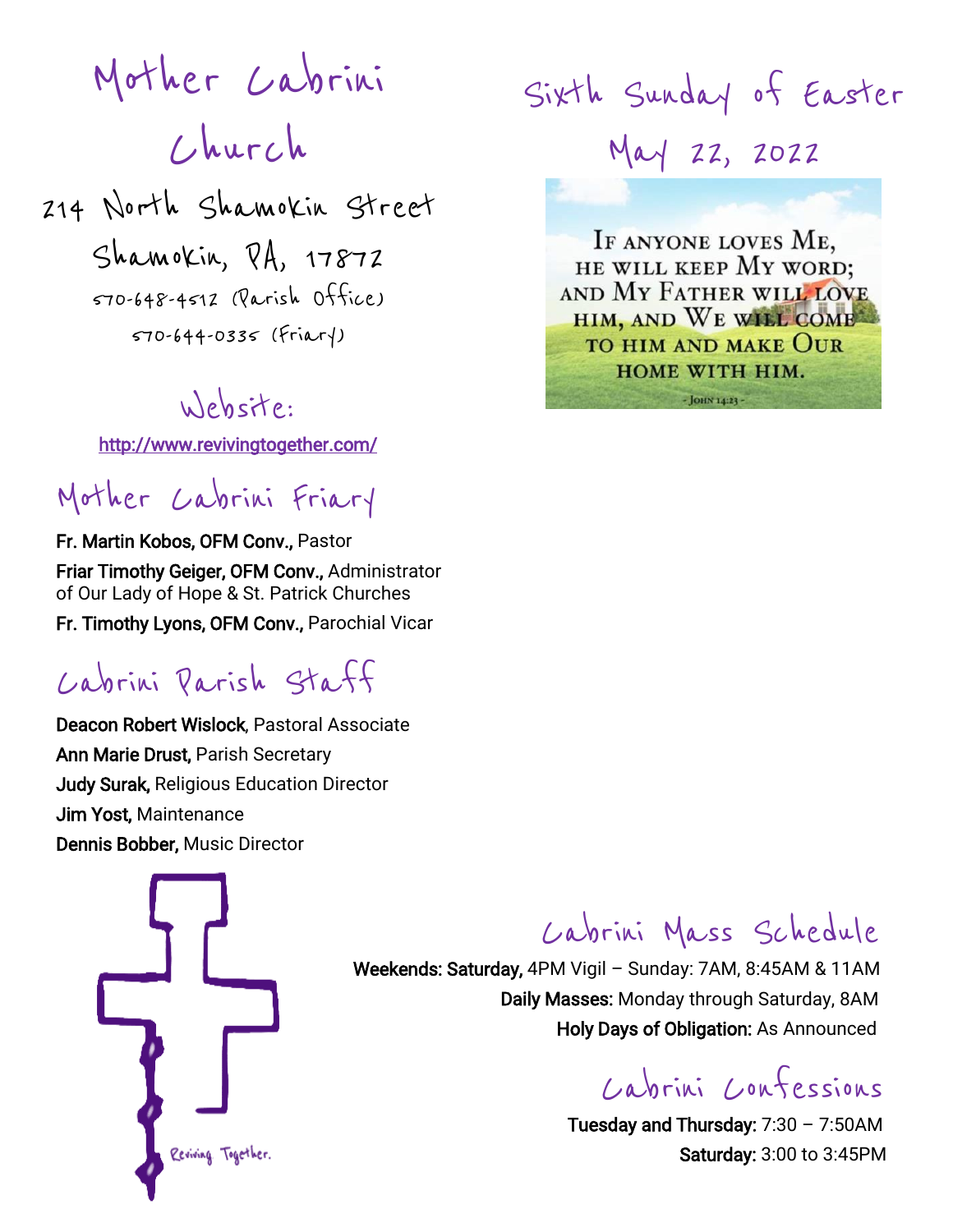

SATURDAY, MAY 21 – Vigil Mass 4PM ++Frances and Joseph Dorko by Family

#### SUNDAY, MAY 22 Sixth Sunday of Easter

7AM Parish Family of Mother Cabrini Parish 8:45AM +Marie Kotkoskie by Husband, Tom and Family 11AM +Lawrence Brennan by Wife, Frances Brennan Culp

#### MONDAY, MAY 23 Sixth Week of Easter

8AM +Glenn Snyder, Jr. by Wife and Sister-in-Law

TUESDAY, MAY 24 Sixth Week of Easter 8AM +Andrew Treese by Children

#### WEDNESDAY, MAY 25

St. Bede the Venerable, Priest and Doctor of the Church - St. Gregory VII, Pope

8AM +Rosalie Okrasinski by Family 7PM +Stanley (Stosh) Kalinoski by Wife, Caroline and Family

#### THURSDAY, MAY 26

Ascension of the Lord 8AM +Madeline Fedorczak by Daughters

#### FRIDAY, MAY 27

St. Augustine of Canterbury, Bishop 8AM ++Edward and Betty Grego by Son, Jim

#### SATURDAY, MAY 28

Sixth Week of Easter

8AM In Thanksgiving to St. Mother Cabrini by Ghislaine Pierre 4PM ++Mickey and Mary Anderson by Mary Ann and Bob Barrett

#### SUNDAY, MAY 29 Seventh Sunday of Easter

7AM +Richard Landi by Sister, Mary 8:45AM Parish Family of Mother Cabrini Parish 11AM ++Irene and Joseph Mirack by Family

#### Our Church Bells are Ringing this Week. . .

In Celebration of Lenny McCabe's 58th Birthday by his Sister, Margaret

### Collection Totals for the Weekend of May 15, 2022

| Offertory:                          | \$4,092.00 |
|-------------------------------------|------------|
| <b>Parish Dues:</b>                 | 385.00     |
| <b>Parish Property Maintenance:</b> | 762.00     |
| Total:                              | \$5,239.00 |

### Remember, the Bill-Collector Always Shows Up!!



 $\overline{a}$ 

When circumstances prevent you from attending Mass on a particular weekend, please remember to bring and add your offertory envelopes to the

following week's collection. The parish builds its annual budget based on projected income and projected expenses. Shortfalls in any weekend collection income strains our ability to pay our regular occurring parish bills. Thank you and God bless all who support their parish, in good times and in bad, in sickness and in health and whether in town or not!



## Exercise Your "Will Power"

Did you know that you can easily add Mother Cabrini Church to an already existing will through the use of a codicil. Simply check with your attorney on how it is done.

#### PONDER POINT

Whoever loves me will keep my word, says the Lord, and my Father will love him and we will come to him. John 14:23

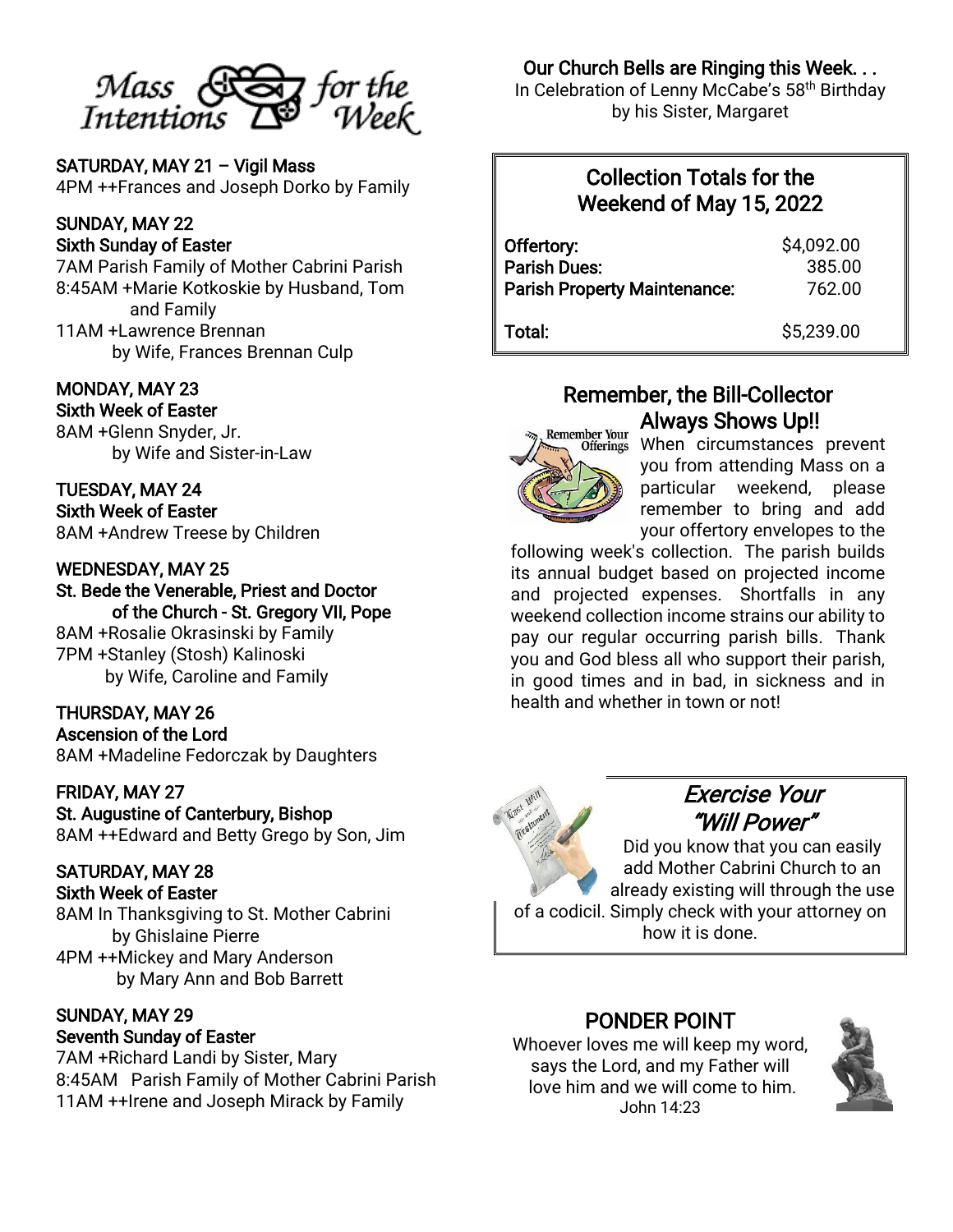

Divine Mercy, is our personal invitation to forgive ourselves and others. This Divine Mercy Sunday will begin our parish wide home prayer ministry of The Elijah Cup.

The Elijah Cup is a worldwide ministry in which you are able to participate by volunteering to receive a chalice and take the chalice home with you. This chalice will remain in your home for a week as a reminder to pray for; The Synod, Vocations, your own personal intentions, etc. This chalice in your home will remind you that Christ dwells in you through the Eucharist that you receive at Mass.



## **Kudos! Thanks! & Applause!**

We had a wonderful group of volunteers, men, women and children, coming together to honor our veterans at the parish

cemeteries this past Saturday. It's both an honor and our patriot duty to honor these deceased men and women who gave a part of their lives to serve our country. In addition to a great turnout of Mother Cabrini, Our Lady of Hope volunteers and other locals friends, twenty-two volunteer reinforcements came up from St. Joseph Parish Mechanicsburg to help with the placement of new flags on our veterans' graves in time for Memorial Day. We finished in record time. We were able to wrap up the effort in just about and hour and a half! A little over 1,400 flags were placed! Special thanks to Rev. Tom Rozman of St. Joseph Parish for his support of the event and to Gary Scicchitano who organized the Mechanicsburg troops!

#### Father's Day Mass Remembrance Cards

are available in the vestibule of the church. Please make your returns to the parish office no later than NOON on Tuesday, June 7<sup>th</sup>. PLEASE PRINT your information on the return envelope. Due to our bulletin



printing deadline, returns made after the deadline will be included in the Father's Day Novena of Masses but not listed in the insert for the June 19<sup>th</sup> (Father's Day) bulletin.



# **UPCOMING EVENTS**

#### **CABRINI'S SUMMER FOOD SALE and PRIZES GALORE RAFFLE**

**is set for Saturday, July 23rd** (FOOD SALE) and Saturday, **July 30th** (PRIZES GALORE). Both events are in the church hall. Keep your eye out for special sales to buy and to donate a prize for our Prizes Galore Raffle. Mark these dates on your summer calendar!

**PRIZES GALORE!!!** Spring is in the air and the time to think of our Prizes Galore event! Once again, we are asking parishioners, families, friends, and parish groups/organizations to get their ideas together and fill a basket or container with some great stuff and have it ready for our "Prizes Galore" event on Saturday, July  $30<sup>th</sup>$ . Get your thinking caps on and make all prizes **"appealing and special."**  This is a great opportunity for parishioners who are unable to work at our events to do their share. "Prizes Galore" is a very profitable event for our July fund raiser. – We need your help to make this another smashing success.

**OUR "LOTTERY SANTA" is waiting to be decorated with an abundance of scratch lottery tickets.** Please help decorate our Lotto Santa with your donation of lottery scratch tickets. Chances will then be sold to win this decorated Santa filled with all the lucky lottery tickets at our July 30<sup>th</sup> event.

**A Note of Cheer:** As many have already heard, our long time parish office employee, Judy Surak, has recently been diagnosed with stage 4 pancreatic cancer. Such news was a shock to Judy and to us all. She has been most generous with her time, talent and treasure at both St. Stanislaus and Mother Cabrini Parishes over the years. She is currently at Emmanuel in Danville. With the help of her family members, she is reviewing the options presented by her doctors. Please join us in storming heaven with our prayers for Judy! As any of us would, I'm certain she'd appreciate a note of cheer and some positive thoughts sent her way. Her address is: Judy Surak, Emmanuel Center for Nursing & Rehab, 11 Schoolhouse Road – Rm 126, Danville, PA 17821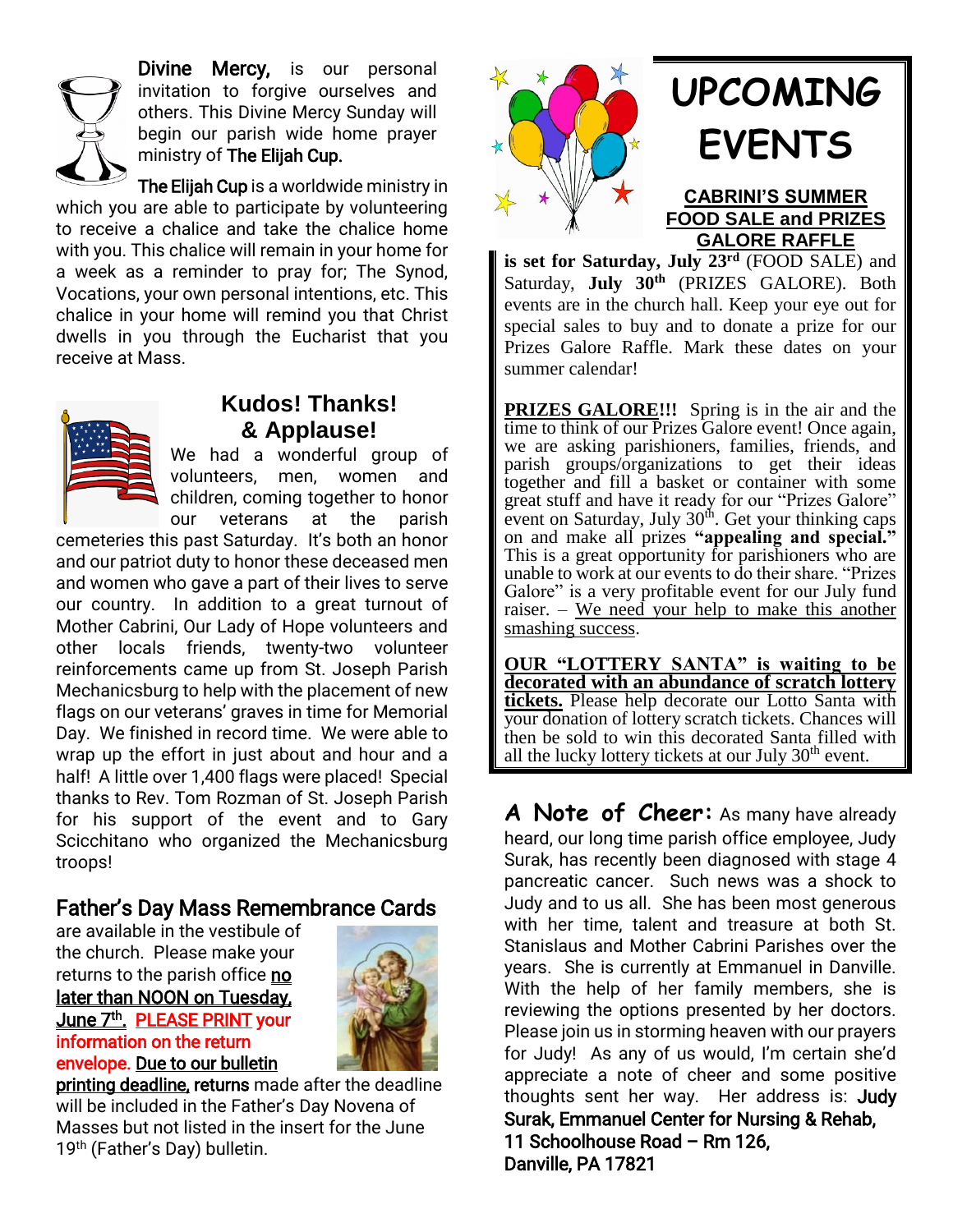## May Rosary Devotion at Mother Cabrini



In this month of May, as we honor Mary especially and seek her intercession, may we always remember that we are in fact a spiritual family, united in Christ and Our Lady, who is also our

mother! A daily recitation of the rosary will take place at Mother Cabrini Church, Monday through Saturday mornings at 7:30AM. We call for volunteer leaders of the rosary to sign up on the calendar sheet in the vestibule of the church. Petition slips are also posted on the vestibule bulletin board which you may leave in the basket at the foot of the Mary Statue in church. These petitions will be remembered in prayer. Our Lady of the Rosary, pray for us!

#### Find Something Red to Wear!!

Pentecost Sunday is the weekend of Sunday, June 5<sup>th</sup>. Start looking for something RED to wear to our Masses on that weekend. Pentecost marks the coming down of the Holy Spirit upon the disciples as with tongues of fire just as Jesus had promised. Each one of us, the Baptized, received that same Holy Spirit at Confirmation. Let us celebrate that powerful gift of God's grace which enables us to live and spread our faith as did those early disciples. Veni Creator Spiritus! Come Holy Spirit! Fr. Martin

### **Remembrance Opportunities For Your Loved Ones. . .**

The parish has a wonderful array of remembrance opportunities for both, the living and deceased. You may honor your loved one's memory or celebration of a special occasion, like a birthday or an anniversary by offering the flowers by the tabernacle, the candles used at Mass, the bread and wine offered at Mass, the Sanctuary candle, the church bells, etc. What a meaningful way to honor them on their special date! Reserve dates are filling up quickly so call the parish office to make your reservation.

### BASKET RAFFLE AT OUR LADY OF HOPE CHURCH. . .

Our Lady of Hope Parish invites all to a "Basket Raffle" in the ground floor of the former Queen of Peace School Building at 821 W. Chestnut St., Coal Township next to the church. There are over 60 baskets and merchant gift certificates. The raffle will be open on the following days: May 23, 26, and 27 from 5 to 7 pm. The doors will also be open after all weekend masses. The prize drawings will be held on Tuesday, May 31.



PLEASE PRAY FOR OUR TROOPS AND THEIR FAMILIES



#### Kudos to our 2022 **Graduates**

Congratulations to all our Cabrini Graduates from Kindergarten, 8th Grade, High School and

College. We're proud of your achievements and wish you a bright and promising future! You make our parish family proud!

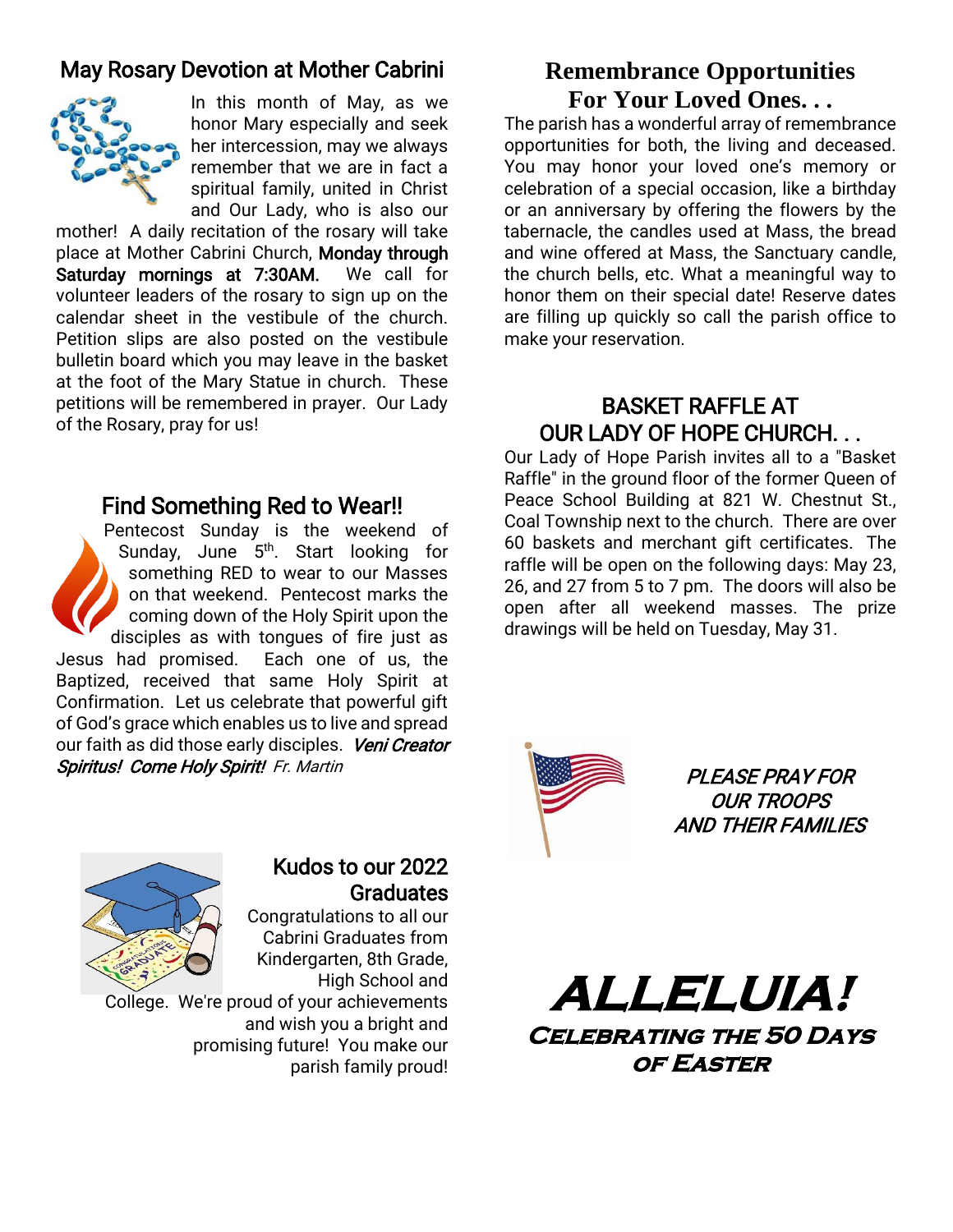## Deacon's Corner

Forty days after His Resurrection, Our Savior ascends to His Father in Heaven. The Ascension of the Lord will be celebrated this Thursday, May 26. On this day, Jesus "led them out as far as Bethany, raised His hands, and blessed them. As He blessed them, He parted from them and was taken up to heaven." (Luke 24: 46-53)

Our Lord's Ascension into Heaven shows us by believing in Him and following His teachings, we too will be raised from the dead and enter into God's heavenly kingdom. On this day, we must also remember that Jesus will come back and we need to be ready to meet Him on this day. To be ready, the readings on this holy day encourage us to be Jesus' faithful witnesses in our lives.

Strengthened by the Holy Spirit's help, let us be open to God's will through prayer, the Holy Eucharist, Holy Scripture, and the active love of our sisters and brothers. From His Heavenly Kingdom, Jesus helped His disciples and He continues to help us as we try to follow Him in our lives.

May we pray on this holy day, "Jesus, may I be inspired to spread your Gospel message in word and action, according to your will for me."

#### DIVINE REDEEMER CHURCH SUMMER FESTIVAL

The annual Divine Redeemer Parish Summer Festival in Mount Carmel will be held on the parish picnic **IFESTIVAL** grounds and in Divine Mercy Hall (400 Block of West Cherry Street) on Friday, June 17 from 4:00 PM to 10:00 PM and Saturday, June 18 from 4:00 PM to 10:00 PM. Delicious Homemade Ethnic and Traditional Foods, Homemade Baked Goods, and Theme Baskets-Live Bands. Entertainment on Friday: "Swing Masters Polka Band" and on Saturday evening: "Keep Out Brass Band" All are welcome!

Please Pray For the Sick, especially, Ann Barber, Bob Hauer, Jim Logic, Kapukui Sykes, Justin Wachter, Candida Davis, Matthew (Butch) Menapace, Betty Menapace, Dennis Shuey, Pete, Ginther, "Henry", George Klemick, Connie Yucha, Audrey Spaulding, Kathy Marquez, Alex & Shirley Stefanowicz, Gertrude Slawek, Pete Yucha, Allen Hornberger, Mark Senoski, Cassandra Senoski, Roberta Jasper, Marge Schiccatano, Sylvia Pappas, Barbara A. Verano, Jaden Leiby, Lorraine Gusick, Dan Noll, Mark M., Mark Krzykwa, John Rauch, Joanne (Cherry) Bailer, Frank and Kathy Purcell, Rose Marie Dunick, Elizabeth Purcell, Ed Griffiths, Katie Bolick, Diane Knorr, John Nolter, Christian Eby, Connie Fabrizio and Fr. Steven Frenier, OFM Conv., Craig Fetterman, Chrissy Geiswite, Bob Barrett, Diane Kolovich, Bonnie Snyder, Mary Ellen Candelora, Dorothy Yakoboski, Jacqueline Robel, Sharon Casper, Sharon Rome, Berna Surak, Mary Beth Hanadel. Timber Buckwash, Bill Ponatoski, Penny Kaskie, Edward Yeager, Kathleen Marquez, Louise Zenel, Don & Sue Ponatoski, Kody Scicchitano, Fr. Jude Surowiec, OFM Conv. (Classmate of Fr. Martin), Anita Shaffer, Robert Stoud II, Judy Surak and Rosemary Krushinski.

#### CHANGE OF ADDRESS and PHONE NUMBER:

A reminder to please contact the parish office with a change of address and/or your telephone number. You are important to us and at times we may need to contact you by either phone or mail. When mail is returned to the parish office we are charged a return fee.

**ALLELUIA! Celebrating the 50 Days of Easter**